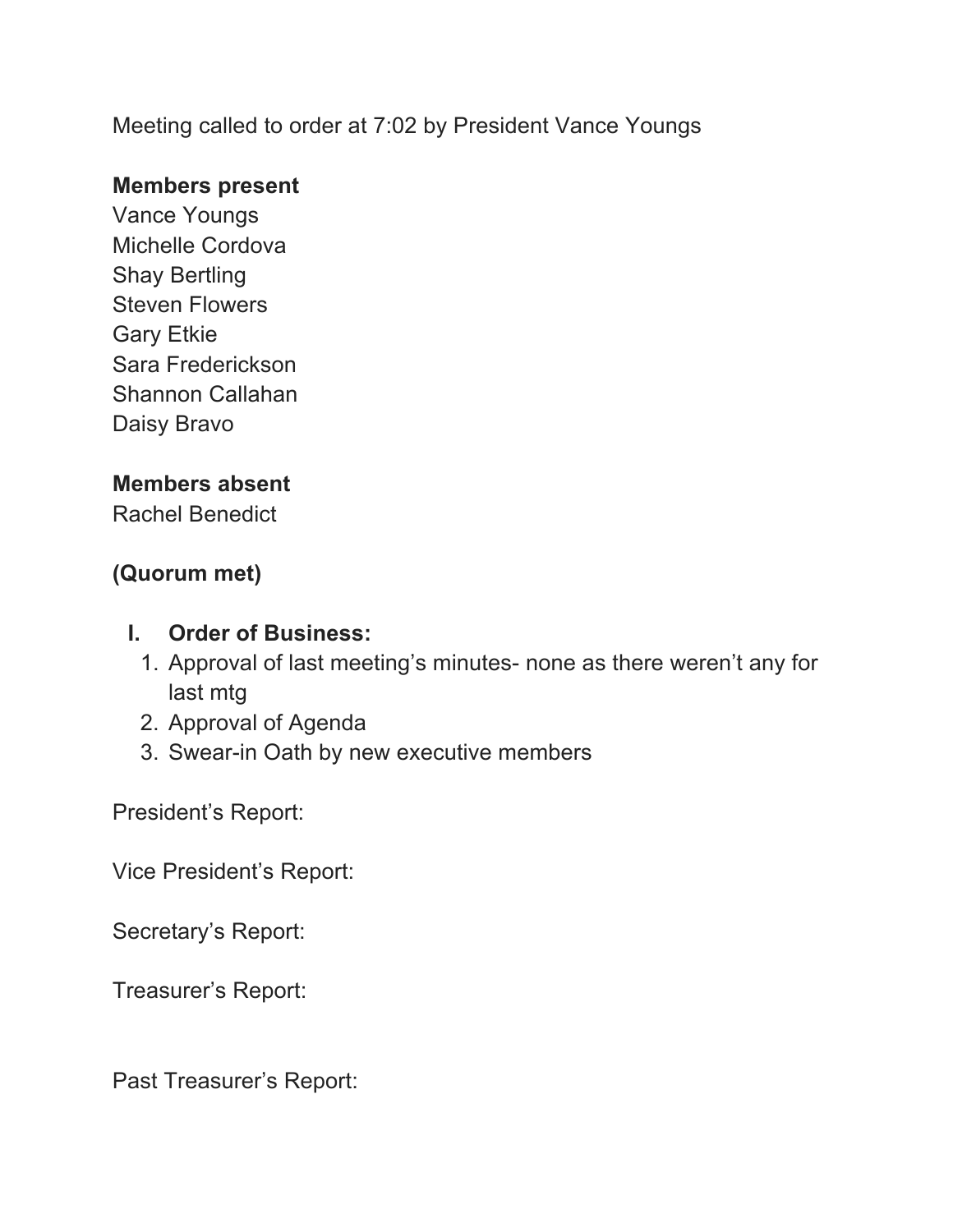1) CAD Bank Statements April 30, 20200 - \$33,571.29

| 2) Fidelity Cash Reserves                        | \$5,221.79  |             |
|--------------------------------------------------|-------------|-------------|
| <b>Fidelity High Income</b>                      | \$25,434.85 |             |
| <b>Fidelity Dividend Growth</b>                  | \$26,476.14 |             |
| <b>Totals Fidelity</b>                           | \$57,132.78 |             |
| 3) General Fund breakdown:                       |             | \$33,571.29 |
| 1) Deaf Seniors Program                          |             | \$1,060.00  |
| 2) Deaf Youth Program                            |             | \$7,845.78  |
| 3) Community Education                           |             | \$1,000.00  |
| 4) Memorial/Scholarships/Awards Fund             |             | \$3,074.26  |
| 5) The George W Veditz Endowment Fund \$4,576.21 |             |             |
| Total CAD's Fund Breakdown \$17,556.25           |             |             |
| General Fund Balance is \$16,015.04              |             |             |

- 4) Totals \$90,704.07
- 5) Got the Billing from Philadelphia Insurance Companies that CAD have to pay \$1,116.00 for Director and Officer Liability Insurance for 5/26/2020 to 5/25/2021. I contacted Gary Meyer that the reduce cost should be show because of COVID-19 which we are less activies lately. Gary Meyer will find out and be back to me.
- 6) Will work with Steve Flower about CAD Treasurer.

Actions needed:

- 1. Add swear-in oath to bylaws for future
- 2. Develop contract for all board members
	- committee for contract Michelle and Shay

## **II. Unfinished Business**

1. Discussion on open letter to community about interpreter and captioning

Sara's report: still working on open letter, currently collaborating with other people. Need to figure out who exactly to send the letter to (county commission, mayors, school systems). Goal is to send it out by June 1st.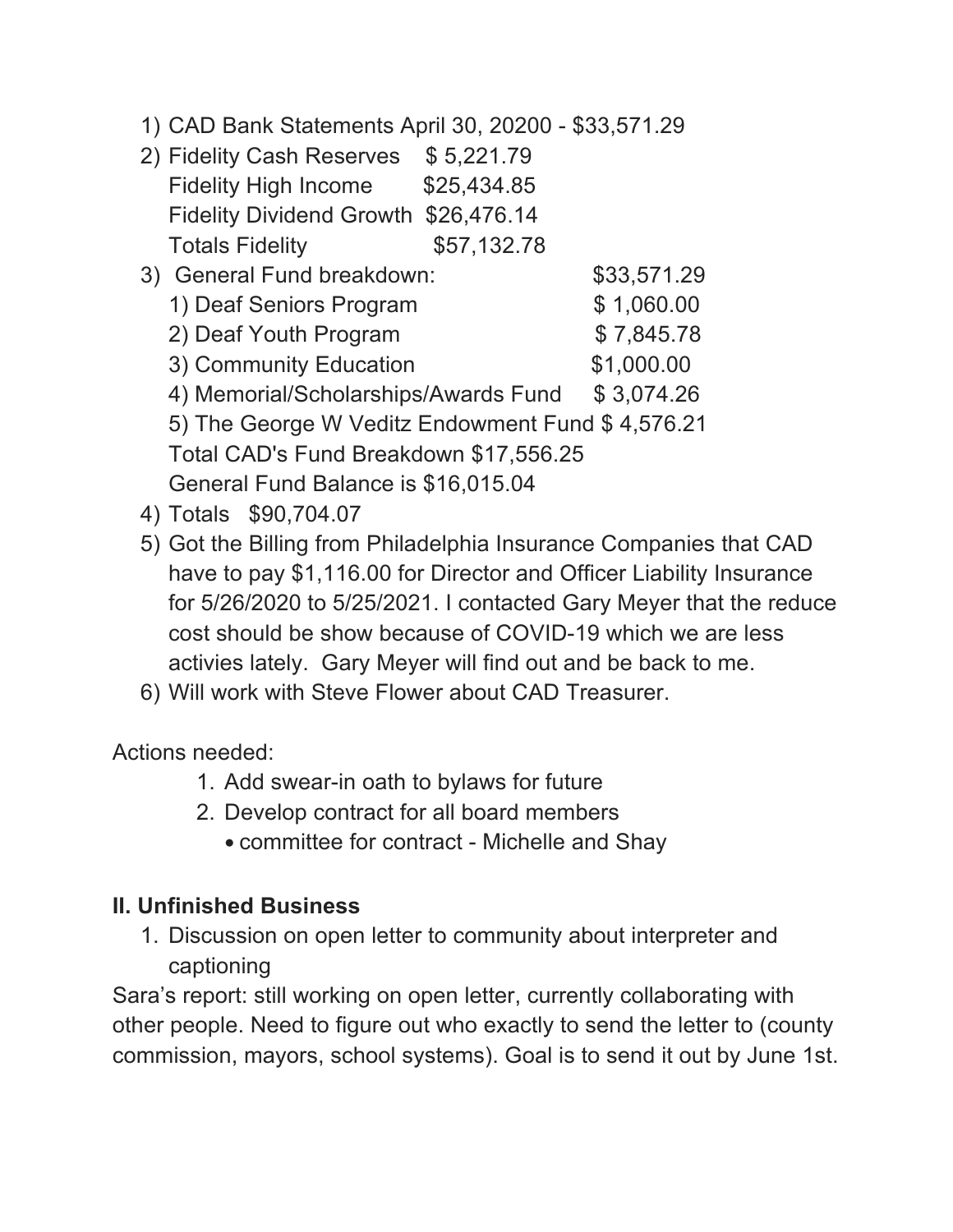Action needed:

- 1. Create a committee to create a directory regarding point of contact for county commissioners, city mayors, and other relevant authorities, as well as local deaf organizations. Goal is to also finish compiling this directory by June 1st.
- 2. Shay will reach out to all Colorado deaf organizations to ask if interested in being involved.
- 3. Transcribe the finished open letter in ASL.

## **III. New business**

- 1. Oktoberfest Committee:
	- a. Gary is new overseer/supervisor for Oktoberfest. Chairperson to be chosen by end of July. No date set due to Covid19.
	- b. Shannon proposes to develop a new manual/guideline for future Oktoberfest events, Sara seconded and majority voted in agreement.

# 2. CCDHHDB Grant:

- a. Sara wants to provide support to parents of hearing children (KODA). Once a month meetings to provide deaf parents with support on how to navigate a hearing school system, how to request interpreters, how to conduct IEP meetings, et cetera. Wants to be able to provide child care and refreshments at these meetings, to invite presenters.
- b. To have a paid executive director position for the CAD.
- c. Vance wants to set up a 2 week summer day program for deaf and KODA.
- d. Shannon made a motion for interested parties to go ahead and create grants that will be reviewed by the board at a later date. Steven seconded, majority in agreement.

## **IV. Open discussion**